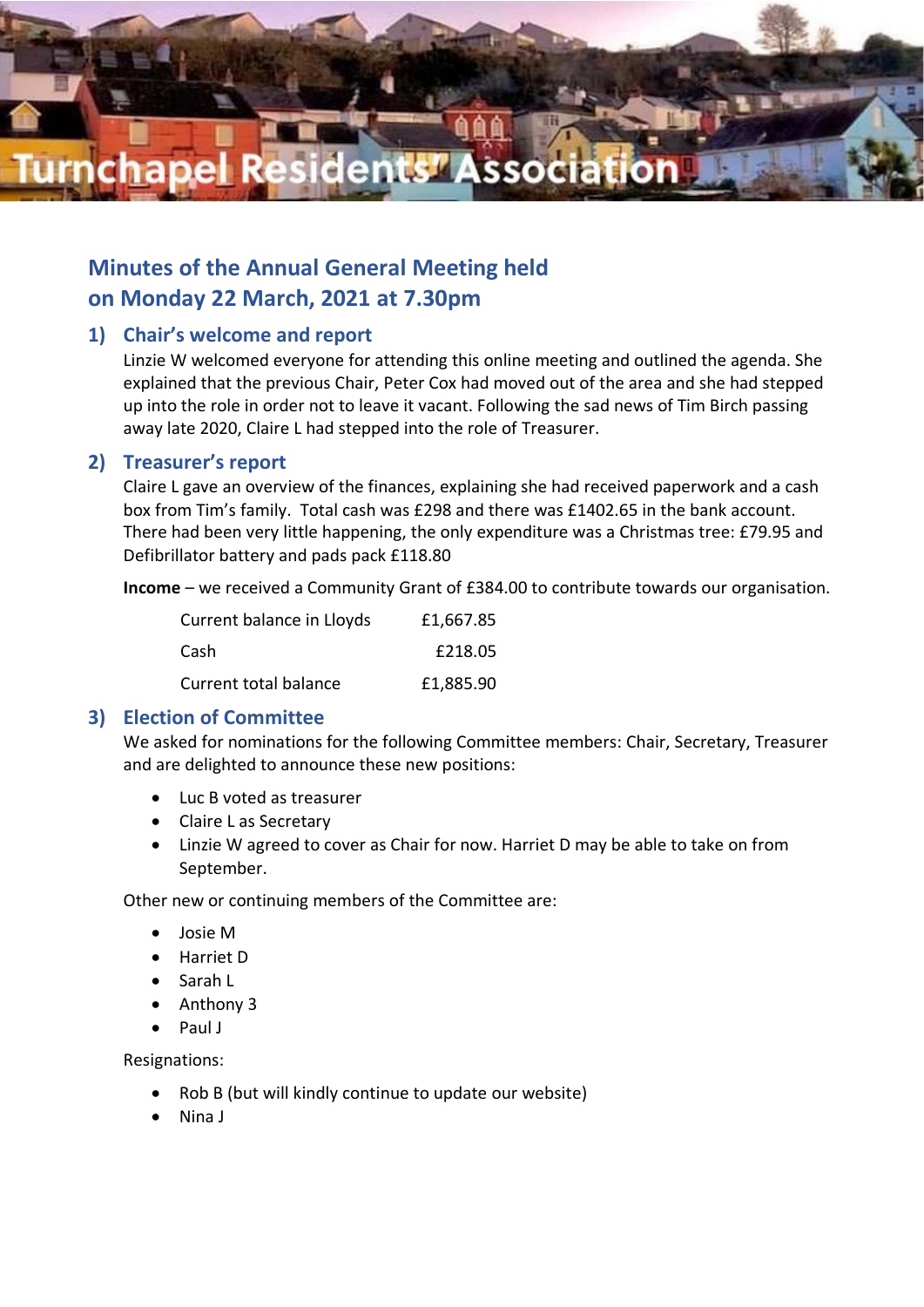# **4) Membership**

Membership was discussed and how best for people to become a member. Simon L suggested a hard copy follow up delivered to residents of the basics (i.e. if you'd like to be kept up to date with what's happening / be a member / option to add subs contact us).

Benefits / reasons to be a member: Get to hear about events, get involved in possible beach clean, easter egg (virtual) hunt, Christmas window decorating etc.

We voted on doing a newsletter which people were in favour of.

# **5) Updates**

#### Yacht Haven planning appeal

The TRA put together a response to Yacht Haven's Statement of case, see Facebook page for a copy / we can email to anyone if interested.

We are awaiting the full responses as their initial response has been added to the PCC website. Linzie will contact PCC to ask if our response will also be added.

#### Defibrillator

The defibrillator was used recently but we sadly lost a resident of the village. At the last meeting the TRA agreed to take responsibility to cover costs for battery renewal and it was agreed it's essential due to volume of people passing through the village and in the water.

The Clovelly Bay Inn are happy to donate and supply electricity. We needed someone to be the Guardian as a monthly online report is needed. Paul W has volunteered.

Defib training was discussed and we are looking into options.

#### Community grant – planter

We received a Community grant of £384 from PCC via Cllr Kathy Watkin and Michael Leaves for plants and towards a history board/sign. We agreed to split the funds so £192 for the planter and the same towards board.

#### South West Water complaint

Claire L updated everyone on the ongoing complaint logged with the CCW [\(www.ccwater.org.uk\)](http://www.ccwater.org.uk/) following up on the lack of a suitable outcome from the complaint to SWW re the smell in the village. CCW are investigating with SWW and will keep us updated.

#### **6) Next meeting dates**

We will aim to have 3 meetings per year. Our AGM was in November, but was postponed to Mar due to COVID. Next dates:

- 22 June 2021
- 22 September 2021
- 9 December 2021

#### **7) Any other business**

**Christmas festival** – Simon L – the committee has not met since last year but hope we'll know more for the Jun meeting. Possible dates: 14/15 / mid-Dec?

**Easter egg hunt** – Paul J – Cathy happy to do Easter egg hunt with Toni. Can get bags, do deliveries if needed. Ideally get donations from supermarkets etc.

**Sunflower competition** – just for fun – Linzie will buy some seeds from the PCC donation.

**Lampposts** – Nina J – researched option for lampposts to be painted black so more in fitting with traditional ones in rest of the village. Agreed we need to check government funding  $-$  is